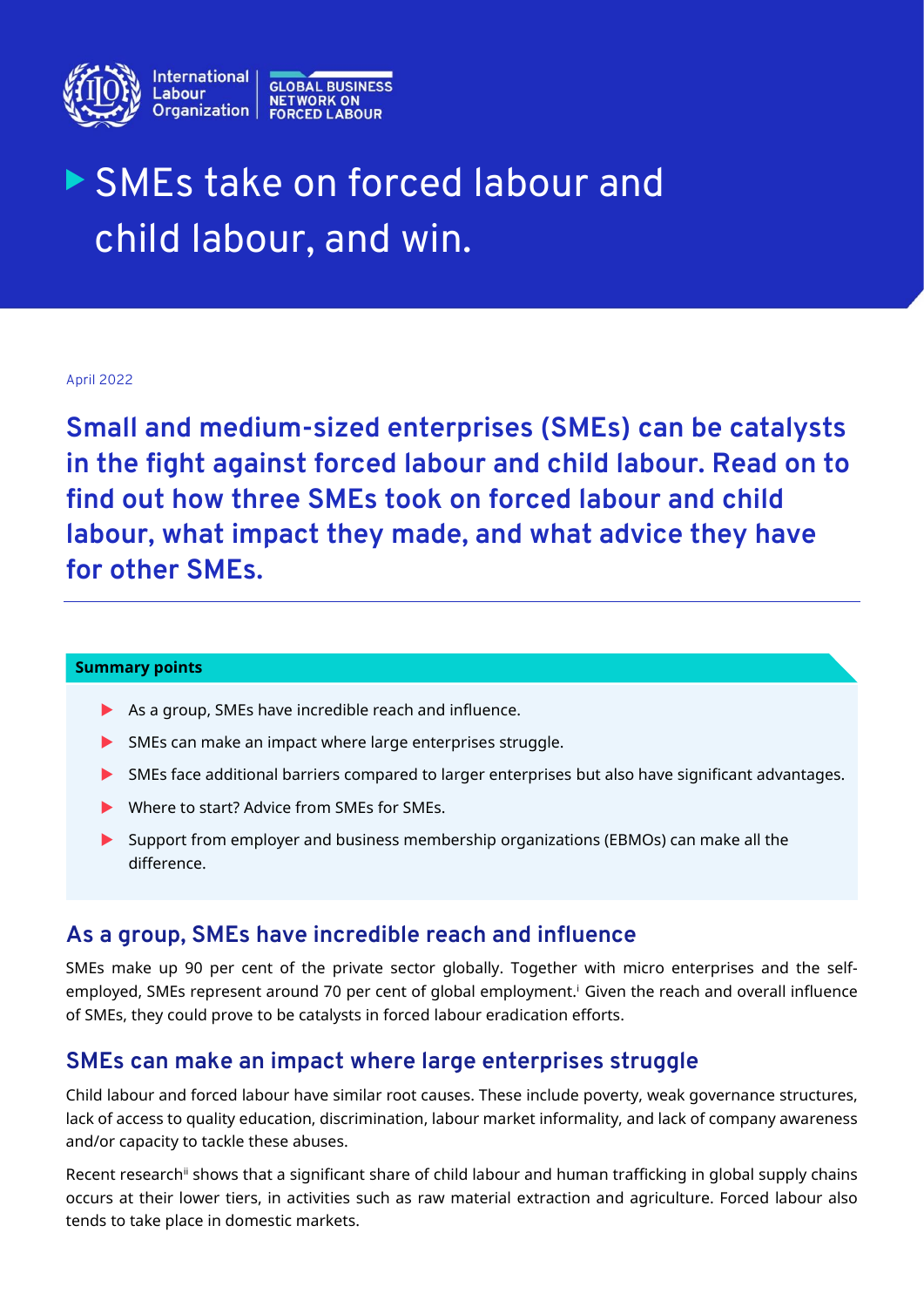It is precisely here, on the ground, that SMEs, who are often strongly rooted in their communities, can and want to make an impact. Conversely, this is also where large enterprises with extensive supply chains can struggle to reach.

#### **Success story: The Arte Group sets up a Child Labour Free Zone in India**

Arte [Group](https://www.artegroep.nl/) is a Dutch company with about a hundred employees that makes stone kitchen worktops (e.g. natural stone). Arte used to source its natural stone slabs from traders based in Italy. In 2010 the company changed tack. Niels van den Beucken, Chief Financial Officer, decided to investigate the lowest supply chain tier and, for the first time, visited the quarries in India which supply the stone.

The trip was a wake-up call. Niels was confronted with extreme poverty. Child labour and forced labour overlap in India, with children and their families trapped in bonded labour.<sup>iiiv</sup> Niels saw whole families children, parents, grandparents - searching for small stones to turn into jewellery to sell and make a living. At this point responsible business conduct became a major priority for Arte.

Arte cut out the middleman and started working directly with the quarries. Arte found suppliers who were transparent, agreed to site visits, and shared information on child labour, employment terms and conditions, and more. Arte also partnered with an independent company which gave expert advice on ILO guidelines and environmental sustainability standards and checked whether suppliers were meeting these.

Niels continued to visit the quarries once or twice a year. Despite improvements on worksites, he could still see child labour around the quarries.

He contacted a Dutch non-governmental organization (NGO), Arisa, for help. Together with Arisa, a subsidy from the Dutch government, and further partnerships with Indian NGOs, Arte set up a Child Labour Free Zone<sup>v</sup> in its source communities.

It took six years to set up the area-based approach, but the company kept going. By 2020:

- ▶ 60 children had gone back to school
- All four-year-olds were enrolled in school
- ▶ Day care for migrant children was available
- $\blacktriangleright$  Education quality had improved
- **English lessons had been introduced**
- **Labourers working onsite at the suppliers'** quarries are being trained in health and safety,



The Child Labour Free Zone expanded from eight to 12 villages following initial success and on request of the Indian government.

Niels and the rest of Arte's employees are immensely proud of what they have achieved, and that sense of pride is tangible. It's no surprise that Arte's company motto is 'One stone can make a difference'.

#### **To find out more about how Arte set up the Child Labour Free Zone, see this Arte [video.](https://www.youtube.com/watch?v=CFtbwDXb4IA&feature=youtu.be)**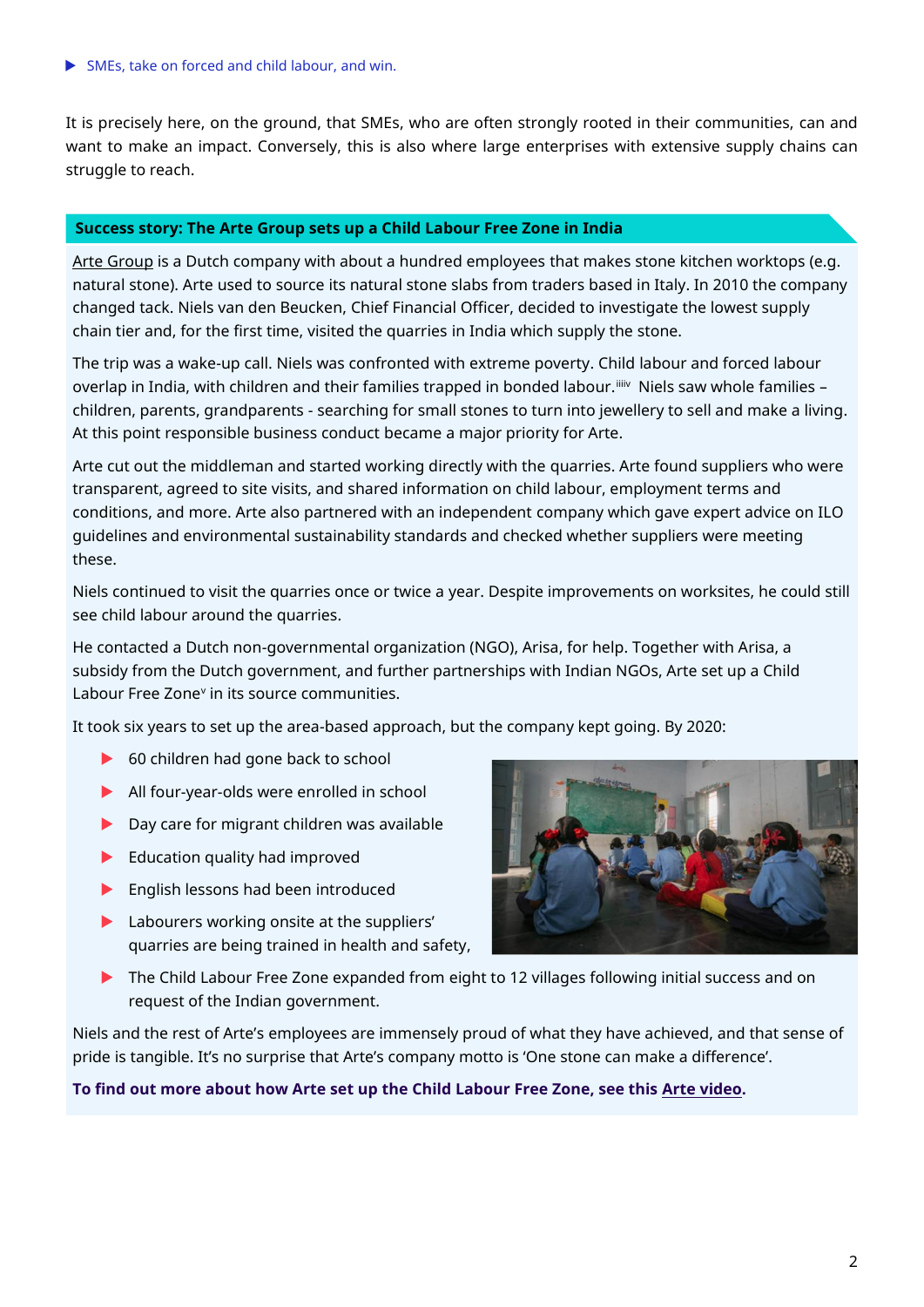SMEs, take on forced and child labour, and win.

# **SMEs face additional barriers compared to larger enterprises but also have significant advantages**

SMEs face challenges when it comes to fighting forced and child labour. Rarely can an individual SME leverage their influence or implement their own guidelines upstream or downstream in a supply chain. Governments may also be less likely to hear the views of a SME. The lack of leverage can be particularly difficult when a SME starts operating in a new location.

In addition, SMEs may be less able to take the same level of risk compared to a larger business. A SME may simply not have the balance sheet to take on a risky venture. Insurance risks also play role.

SMEs also often have limited capacity and expertise to tackle forced labour and child labour as they tend to focus on their core business. Language used to engage the private sector on these issues may be more appropriate for larger enterprises. Responsible business standards are generally aimed at larger enterprises and there is a lack of suitable tools available for SMEs on responsible business conduct in general.

However, compared to larger enterprises, SMEs are generally more agile and react quicker. Where owners are personally committed, SMEs can make a big difference in a relatively short space of time, especially as they don't have to convince managers, directors, shareholders and/or investors.

SMEs that make a difference in their community reap the benefits on all levels. Not only are staff immensely proud to be working for their employer, impacting staff motivation and productivity, but the SME's reputation also benefits, impacting the bottom line.

#### **Success story: FSI Worlwide sets up a fair recruitment system**

[FSI Worldwide](http://www.fsi-worldwide.com/) directly employs around 50 people and was set up in 2006 in Nepal to recruit former Gurkha soldiers. At the time, the Gurkha community in Nepal was being recruited for security work in Iraq and Afghanistan, risking exploitation and forced labour, especially through debt bondage.vi

The small team behind FSI wanted to change the situation for the better by setting up a fair recruitment agency. Fair recruitment implies, among other things, not charging workers any fees or associated costs during the recruitment process (all fees are paid by the employer) and carrying out extensive due diligence on clients.

FSI quickly realised that the problem they were trying to address was much more complicated than they had thought. Corruption and exploitation were major challenges. This made them think about how they could embed responsible business conduct in the businesses they were working with.

*'SMEs individually don't have the influence to move the needle. It's difficult to get leverage in a new location, especially if you come up against corrupt officials or local businesses resisting changes to their practices, for example paying for recruitment. We need a level-playing field. If you're an ethical recruiter competing in an industry with lots of unethical recruiters, that is really difficult.'*

*Dr James Sinclair, Head of Consulting at FSI Worldwide*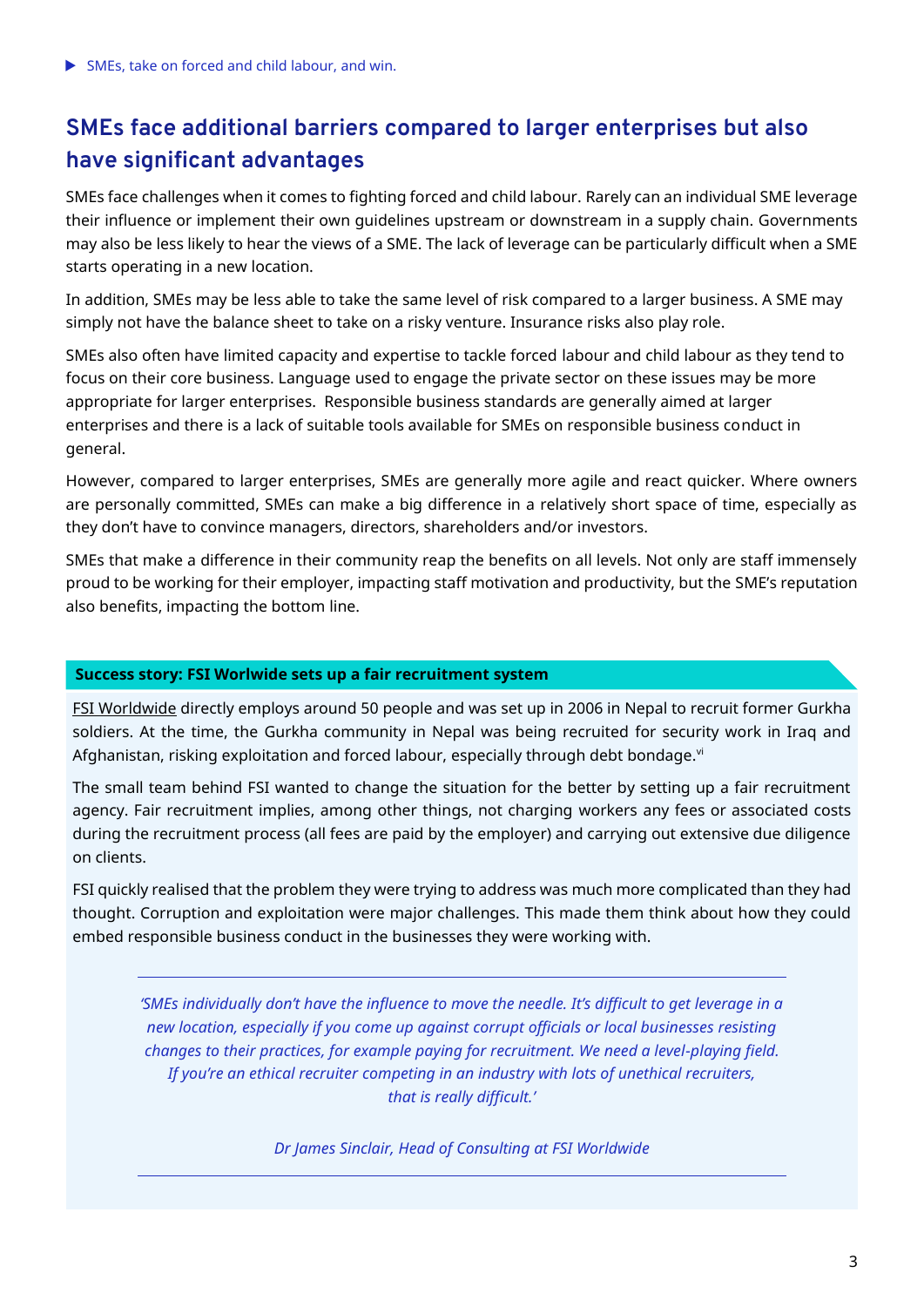SMEs, take on forced and child labour, and win.

The result was an innovative approach: the business brought together the role of a NGO/advocacy organization and that of a practical business. This was difficult to juggle, but helpful in that the experience as a business on the ground fed into its advocacy aimed at government and larger businesses. As a result, FSI successfully created a market for fair recruitment and then sold into it.

I've been working in the US Embassy through FSI without any recruitment fee or any additional cost. HARILAL GURUNG, ex-Indian army

FSI has since implemented permanent village-level fair recruitment systems in several locations,

including Nepal, India and Kenya, through which the business has fairly recruited approximately ten thousand people. FSI has also set up a consulting arm which advises governments and other businesses on fair recruitment and a separate UK company, which provides security and project management services.

**To better understand debt bondage and the benefits of fair recruitment, see this [FSI video.](https://youtu.be/uEHBy-tX_QQ) See [here](https://www.fairlabouralliance.com/impact) for testimonials from workers recruited by FSI.** 

## **Where to start? Advice from SMEs for SMEs**

SMEs could be game changers when it comes to forced labour and child labour eradication. What do SMEs wanting to make a difference need to bear in mind? Here is what SMEs leading the way say.

#### **Understand the impact of your business**

Really understand how your business impacts, and can impact, both the communities where it is located and where it is sourcing goods and services from. Visit your suppliers. If you are a recruitment company, understand the wider impact of the business on the communities of origin of migrant workers as well as the communities abroad where they are working.

## **Collaborate, collaborate, collaborate**

Working with partners will help you to understand what the challenges are and how to face them. Partners can be NGOs, EBMOs, worker representative organizations, business networks, other businesses, government departments and agencies at national, sub-national and local level, and more. NGOs and employers' organizations can often provide training, as well as legal, auditing, financial and other support. The online [Modern Slavery Map](https://www.modernslaverymap.org/#section=welcome) can help you find the right NGO to partner with. If you have limited capacity, join an employers' organization, and take advantage of their knowledge, support, and networks. Partnering with local government can help to reach remote areas.

#### **Make responsible business conduct core to your business**

Invest in good people, policies, and procedures to make sure the business has a positive impact. When working with other businesses, such as suppliers, insist they respect international labour standards and make sure to inspect and support change and continual improvement.

#### **Listen to everyone's perspective**

Forced labour and child labour are systemic issues. All involved have a role to play. This means considering the perspective of workers, suppliers, migrant workers, children, parents, teachers, and more.

#### **Let your voice be heard**

The role of government is to create the right business environment for forced labour and child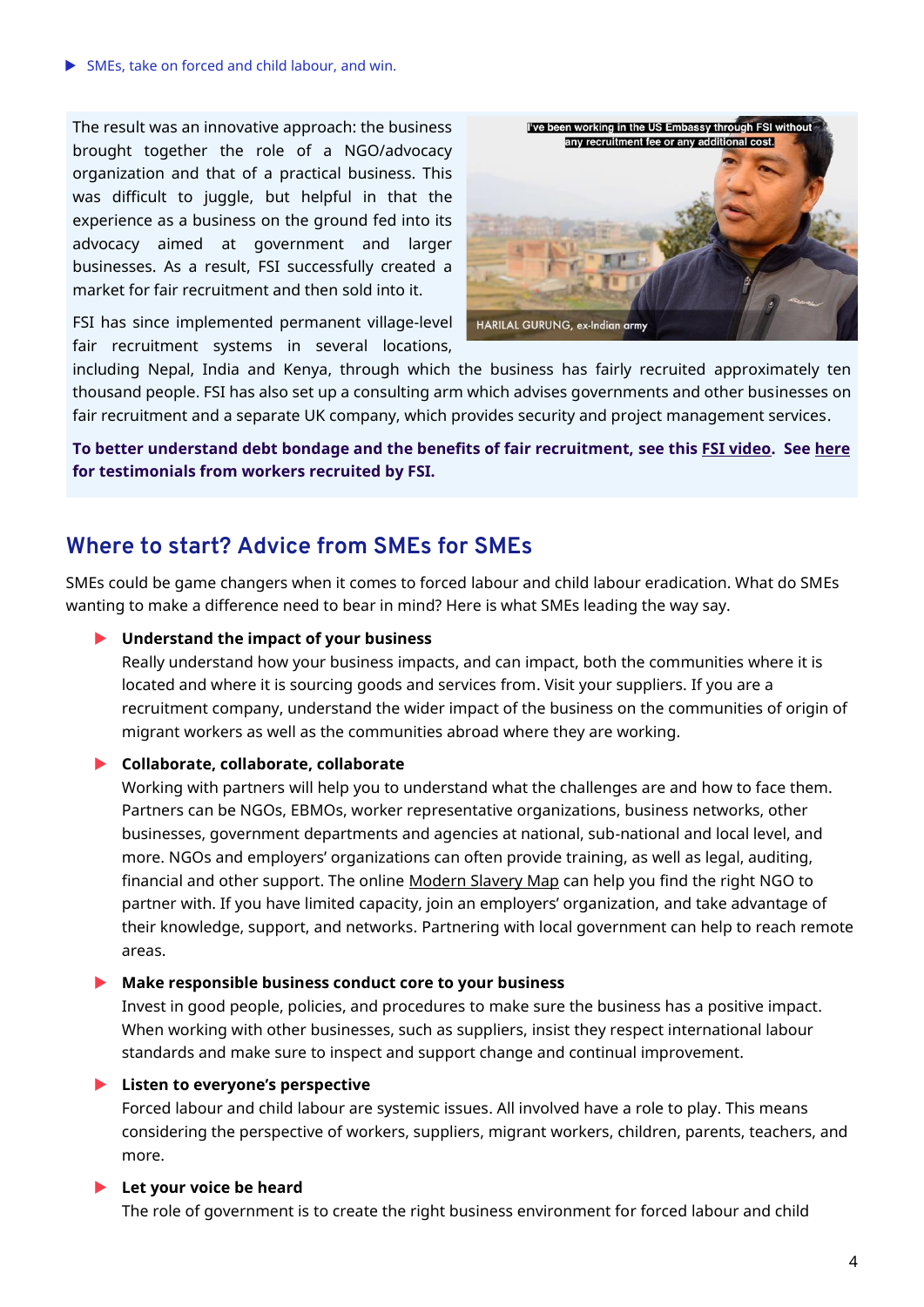labour eradication. This is especially important in the case of SMEs, who need clear and effective rules and a broader enabling business environment. It is up to the government to create a level playing field for businesses operating responsibly, for example by prioritizing SMEs with an ethical track record in their procurement. To make sure governments get it right, they need to hear from SMEs.

#### **Widen your influence**

Have a positive impact beyond the sphere of influence of your own business. Inspire other SMEs through discussion, worksite visits, and sharing your success story. This will help to broaden your positive impact and contribute to creating a level playing field.

## **Keep going and don't give up!**

SMEs can often move fast if they want to but addressing forced labour and child labour requires a long-term approach that involves working with others and changing mindsets. It's one step at a time, and not all steps are forwards, but that doesn't mean you won't get there.

#### **Success story: Wimrob Bees creates livelihoods for 15,000 smallholders in Uganda**

Robert Okadia grew up in Northern Uganda and was forced to flee because of the activities of the Lord's Resistance Army, an extremist and terrorist organization. Living in a refugee camp, Robert saw first-hand how a lack of education, skills, and opportunities held back his community.

As an adult, Robert dreamt of having a positive impact on his community by creating decent work and livelihoods. He wanted to convince young people that there were opportunities at home and that it was not worth undertaking a risky journey to find work abroad, a journey that risked ending in exploitation and forced labour.



So, in 2014, Robert set up [Wimrob Bees Company Ltd.](https://www.facebook.com/people/WimRob-Bees-Company-U-Ltd/100057059515786/) In just six years this SME has created a network of 15,000 small holder farmers in rural Uganda, mostly women and young people. All are trained and supported by Wimrob Bees to become professional beekeepers.

Wimrob Bees buys the network's honey and beeswax products and sells these on, supplying over 40 supermarkets, 20 hotels, more than 50 health centres and grocery stores, and more than 800 individuals.

Initially, Wimrob Bees lends 10 beehives to each farmer. The farmers make around USD 400 every three months in honey and pay back the beehives in honey in the space of a year. A yearly income of USD 1,600 is significant given the GDP per capita in Uganda is estimated at USD 822.vii

Wimrob Bees has a strong focus on tackling forced labour in its operations, supply chain, and more widely.

- The company's labour statement specifically mentions fighting forced labour.
- The company website raises awareness of forced labour.
- A senior staff member is formally responsible for keeping in touch with the company's different teams and identifying any cases of forced labour or other labour standard infringements. Where these are identified, cases are raised with the local community and addressed.
- Workers are given the time, training, resources, and information to deal with any labour related issues that arise. Wimrob Bees also provides training on labour standards across its value chain.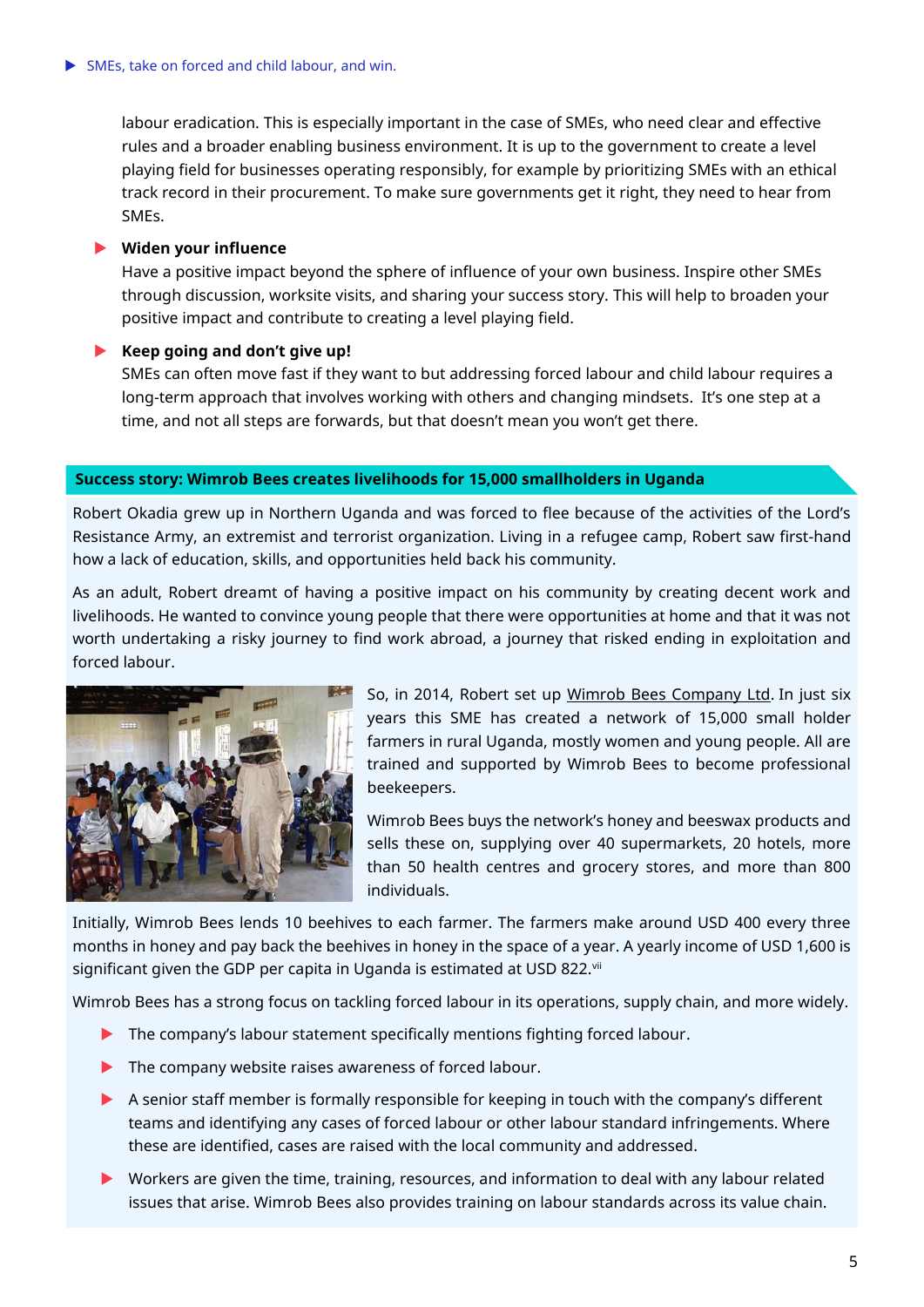Wimrob Bees conducts extensive supplier due diligence and has developed a peer assessment tool. Working with partners, including the Federation of Uganda Employers and the government, has helped to keep down costs and maximize impact.

Wimrob Bees currently has 15 full-time and 30 part-time employees. It plans to expand its network to 20,000 beekeepers by 2026. The company's ambitious business plan also focuses on increasing productivity. Wimrob Bees plans to drive annual honey production from 35,000 kilograms to 300,000 metric tons (300,000,000 kilograms) and annual beeswax production from 7,000 kilograms to 50,000 metric tons (50,000,000 kilograms).

*'We also plan to create more awareness among Ugandan SMEs on labour best practices, and benchmark these. We want to inspire other SMEs to act through discussions, worksite visits, and sharing our success story'.*

*Robert Okadia, Founder and Managing Director, Wimrob Bees Company Ltd.* 

## **Support from EBMOs can make all the difference**

Smaller businesses often have little spare capacity and expertise to deal with issues such as forced labour and child labour. They need to focus on their core business activities. Joining a relevant employer and business membership organization (EBMO) can help.

Generally, good EBMOs:

- **Share information.** Lack of information means businesses may not act as they simply aren't aware. SMEs also may not understand the cost to their business of (unintentionally) being found to be somehow associated with forced labour and child labour.
- **Train their members on forced labour, child labour and responsible business conduct more generally.** A trained SME knows what to do.
- **Provide legal advisory services.** SMEs may not necessarily know what they are required to do according to the law. Some legal terms are very technical, and SMEs may not know what they mean. For example, the term 'due diligence' can be confusing. EBMOs can help SMEs understand what they need to do in their own language.
- **Recognize good practices.** EBMOs celebrate the success stories of their members, thereby motivating and inspiring others to act.
- **Represent their members to the government.** Governments need to hear the voice of SMEs to make sure the business environment helps them to flourish and maximize their positive impact. Talking to the government with a unified voice generally has more impact than one business going it alone. EBMOs can make sure that SMEs have a seat at the table.